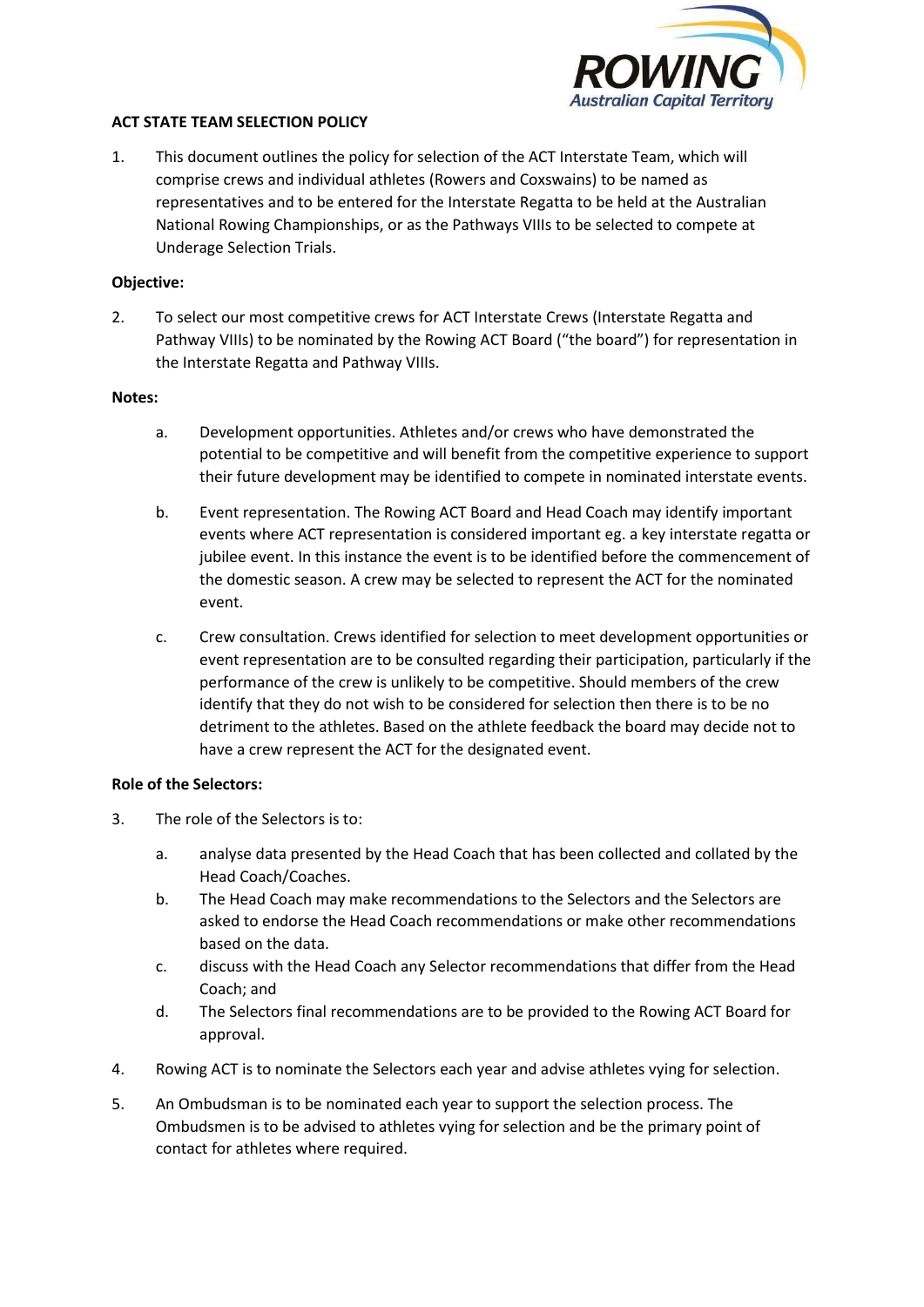

# **Eligibility:**

- 6. Only nominees who agree to all of the terms and comply with all of the requirements of this Policy may be considered for selection as an ACT representative.
- 7. Any nominee deemed by the Selectors to have breached this Policy or failing to comply with any of its requirements may be immediately excluded from Selection. Eligibility criteria includes;
	- a. Be currently financial and registered as a rower or coxswain in accordance with the rules of Rowing Australia (RA) and adhere to the RA rules of State of Origin (4.3.6),
	- b. Attend and be available to participate in all designated selection events unless subject to Exemption or Special Consideration in accordance with this Policy
	- c. Interstate-based ACT State of Origin athletes may be considered for selection without attending the selection events in the ACT on the basis of their results in corresponding National Selection events. For the grant of exemption from attendance at the relevant selection event(s) these results must be forwarded to the Panel no later than the time advised by the Panel to the athlete
	- d. If a Lightweight nominee, comply with the weight limits required at specific selection events
	- e. Commit to racing at the National Championships in Club crews prior to the Interstate Regatta
	- f. Adhere to Rowing ACT's policies and By-Laws.

## **Event Requirements:**

- 8. Event Requirements will be used for the collection of data, which will be used by Coaches to rank athletes. Coaches shall be entitled to make both objective and subjective assessments in making their decisions and they may weigh each assessment on a case by case basis at their sole discretion.
- 9. If for any reason whatsoever (including injury or any other reason), an athlete is unavailable for, or unable to, complete one or more of the Event Requirements, Coaches and Selectors at their sole discretion may exclude the athlete from an Event Requirement or at their sole discretion waive the requirement for that affected participant to undertake the Event Requirement and use any available data to rank athletes for the purpose of selection.
- 10. The Event Requirements shall be those events, ergometer testing, medical testing, training sessions or other that may provide coaches with data to form the ranking of athletes.
- 11. For the avoidance of doubt in assessing performance in any Event Requirement, the Coaches may take into account the relevant rowing conditions (e.g. wind or water flow), the medical or other condition of any athlete, the unavailability of an athlete as a result of circumstances beyond their control, equipment breakages or malfunctions all or any of which may have impacted upon data collected.
- 12. For the purposes of ranking athletes to achieve the objectives of this Selection Policy, Coaches and Selectors at their sole discretion may give such weighting as they believe is appropriate to the data collected from Event Requirements. Selectors may vary weighting applied to the data to rank different athletes within the same crew or team.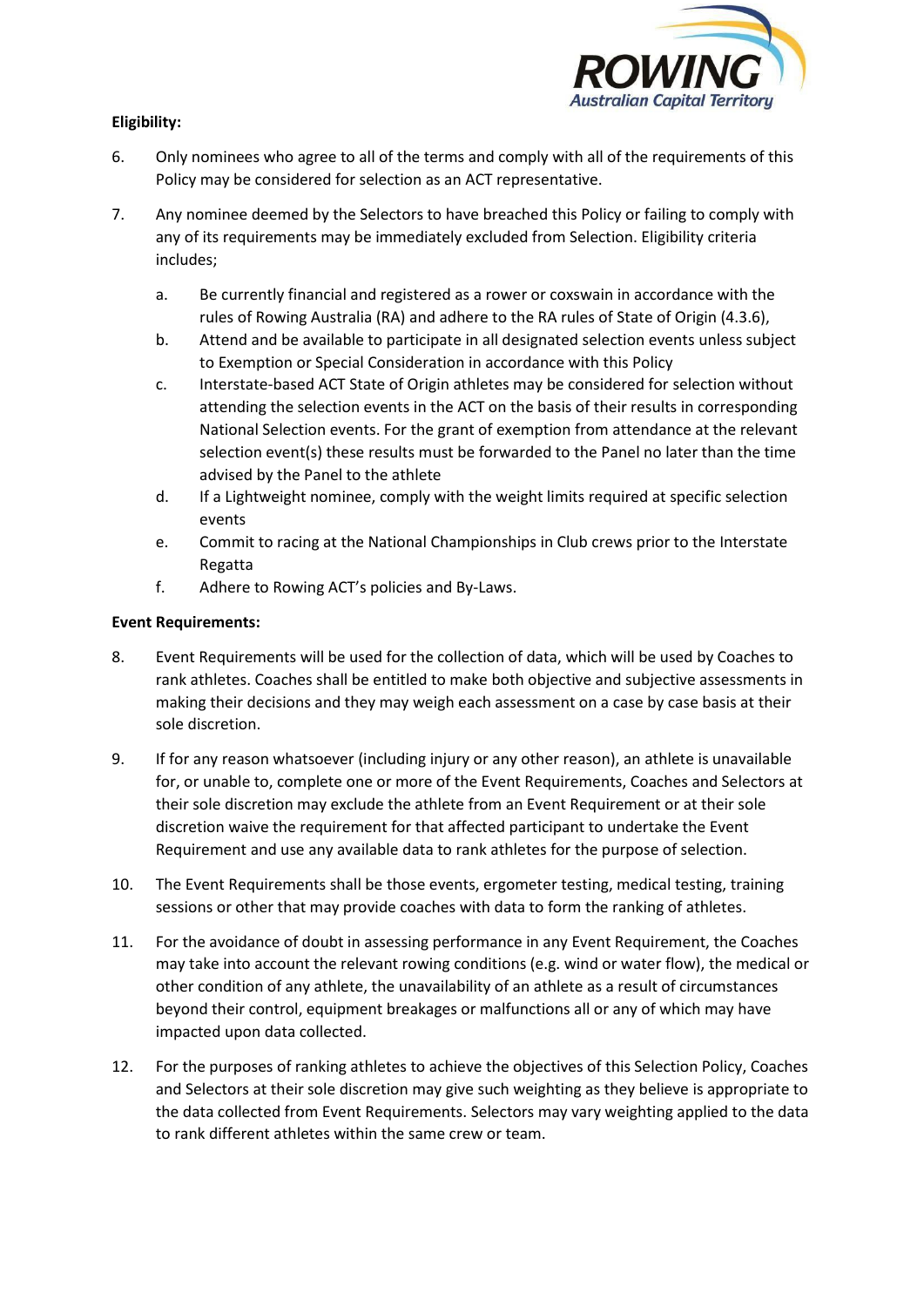

#### **Rower Data**

- 13. Data will be collated by Coaches on nominated rowers to be presented to Selectors. This will include the following which will be considered:
	- a. Completion of the Event Requirements;
	- b. Performance in trialling and competition specified in the Event Requirements;
	- c. Results and reports recorded from collated data and information including:
	- d. ergometer results,
	- e. past race results,
	- f. sports science or medical tests or considerations,
	- g. training camps,
	- h. ability to maintain required training loads,
	- i. ability to make and maintain weight (for Lightweight competitors);
	- j. Past interstate, national and international performances;
	- k. Current local, interstate, national and international performances;
	- l. The athlete's current level of skill and physical fitness;
	- m. Any current injury or condition, which will impair, inhibit or prevent the athlete's performance;
	- n. Factors relevant to crew combination, namely crew compatibility, technical compatibility, and team balance and harmony;
	- o. Achievement by Lightweight rowers of weight targets and other requirements specified in the Event Requirements;
	- p. Adherence to the Rowing ACT Policies;
	- q. Relevant rowing conditions in relation to any trialling or results (e.g. wind and stream effects); and
	- r. Coach input.

#### **Coxswain Data:**

- 14. Coxswains will be assessed by the Head Coach/Coaches during training and Event Requirements on competent coxing skills and on performance at current season and/or past regattas. Coxswain selection data may include, without limitation, assessment of:
	- a. A voice recording of a race
	- b. Body weight
	- c. Rower and Coach input
	- d. Past interstate, national and international performances
	- e. Current local, interstate, national and international performances.

## **Coaches Selection**

- 15. Coaches will be recommended to the Rowing ACT Board by the Head Coach for approval. Recommendations will be based on the Head Coach's assessment of each applicant's record and results achieved over the immediately preceding four years, and/or during the ACT State Team Selection Process.
- 16. Coaches must: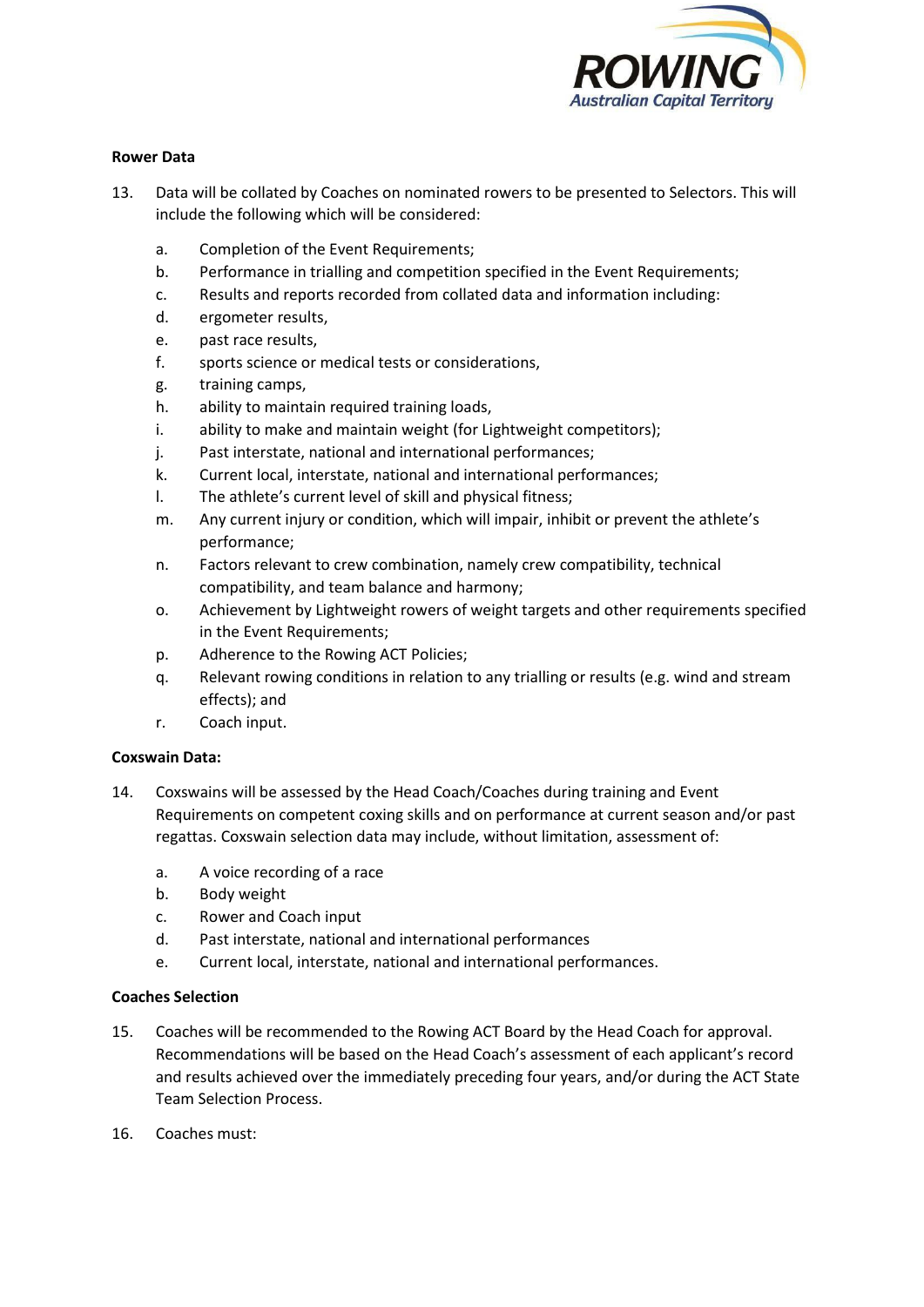

- a. Successfully communicate aims, objectives and the required commitment to the athletes
- b. Collect and collate data gathered from the Event Requirements to determine ranking of athletes
- c. Present data collected to Selectors
- d. At all times hold a current NCAS accreditation.

Note: The early appointment of the coaches is not an automatic selection of the specific crew coach for the Interstate Regatta. Coach selections will be confirmed at the final selection date.

# **Crew Selection Data**

- 17. Crews, once selected, may be recommended to the Rowing ACT Board by the Selectors for approval. This will follow assessment of athletes, Coxswain Data, and crews formed. Crew selection may include, without limitation, assessment of:
	- a. The completion of a Speed Order trial as scheduled in the event requirements
	- b. Assessment of the time completed compared to years past
	- c. Consultation with the crew and crew coaches and Selectors with provision of performance standard data
	- d. Performance standard data provided to athletes
	- e. Performance standard data provided to Selectors
	- f. Once the Event Requirements have been met and crews formed, these will be presented by the Selectors to the Board to be ratified.

# **Selection discretion, procedures, and functions**

- 18. Where there are insufficient rowers meeting the selection criteria or in the case of season/competition ending illness or injury, the Head Coach may approach other rowers at their discretion. In this instance the Head Coach will gain approval from Selectors, then give a written notification to the Rowing ACT Board outlining their decision.
- 19. Athletes not selected as an ACT representative for their nominated competition will be debriefed by the Head Coach at the point where they will no longer be considered for selection.
- 20. In submitting a nomination for selection as an ACT representative, each rower and coxswain, whether or not finally selected as an ACT representative, must agree to:
	- a. Abide by all Rowing ACT policies;
	- b. Abide by all of the terms of this Selection Policy and associated selection processes and requirements;
	- c. Meet any financial obligations such as uniforms and course fees; and
	- d. Complete nomination forms, consent form, medical forms and any other required documentation prior to the due date specified on the nomination form.

# **Exemptions for Rowers & Coxswains**

21. Exemption requests, including medical exemptions, must be submitted by email to the Head Coach PRIOR to the selection event. The email address for requests is hpadmin@rowingact.org.au.

## **Special Considerations**